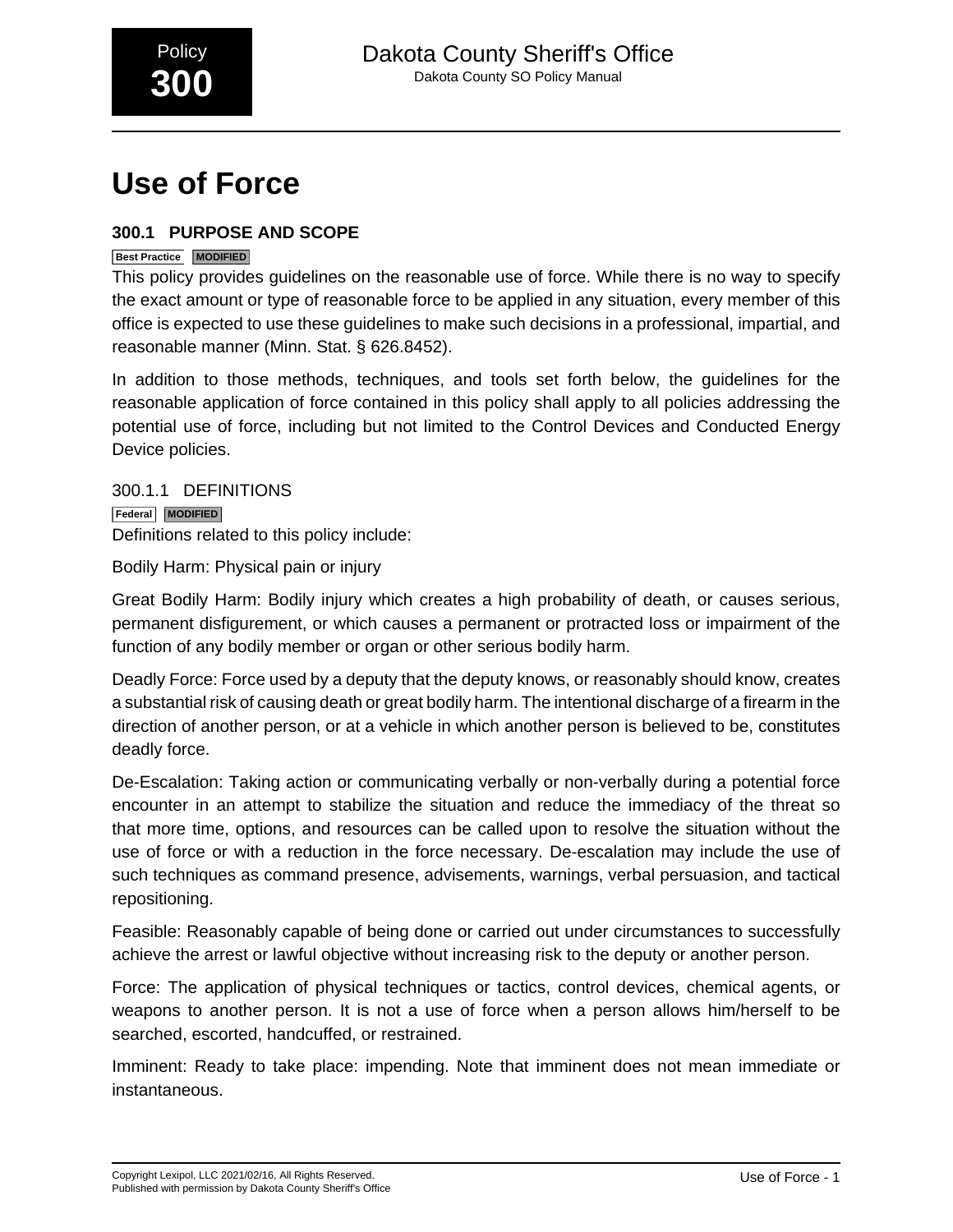Totality of the Circumstances: All facts and circumstances known to the deputy at the time, taken as a whole, including the conduct of the deputy and the subject leading up to the use of force.

# **300.2 POLICY**

## **Best Practice MODIFIED**

It is the policy of this Office to ensure deputies respect the sanctity of human life when making decisions regarding use of force. Sworn law enforcement officers have been granted the extraordinary authority to use force when necessary to accomplish lawful ends. **Deputies shall treat everyone with dignity and without prejudice and use only the force that is objectively reasonable to effectively bring an incident under control, while protecting the safety of others and the deputy.**

# 300.2.1 DUTY TO INTERCEDE AND REPORT

## **Federal MODIFIED**

Regardless of tenure and rank, any deputy present and observing another law enforcement official using force that the deputy knows or reasonably should know is beyond that which is objectively reasonable under the circumstances shall immediately intercede when physically or verbally able to do so. Additionally, the deputy shall promptly report these observations to their immediate supervisor, or another supervisor if their immediate supervisor was involved. This notification will take place prior to the end of the deputy's current shift. Failure to intercede and report will result in disciplinary action.

# **300.3 USE OF FORCE**

## **Federal MODIFIED**

Deputies shall use only that amount of force that reasonably appears necessary given the facts and circumstances perceived by the deputy at the time of the event to accomplish a legitimate law enforcement purpose.

The reasonableness of force will be judged from the perspective of a reasonable deputy on the scene at the time of the incident. Any evaluation of reasonableness must allow for the fact that deputies are often forced to make split-second decisions about the amount of force that reasonably appears necessary in a particular situation, with limited information and in circumstances that are tense, uncertain and rapidly evolving.

Deputies should exercise special care when interacting with individuals with known physical, mental health, developmental, or intellectual disabilities as an individual's disability may affect the individual's ability to understand or comply with commands from peace officers.

Given that no policy can realistically predict every possible situation a deputy might encounter, deputies are entrusted to use well-reasoned discretion in determining the appropriate use of force in each incident.

It is also recognized that circumstances may arise in which deputies reasonably believe that it would be impractical or ineffective to use any of the tools, weapons or methods provided by the Office. Deputies may find it more effective or reasonable to improvise their response to rapidly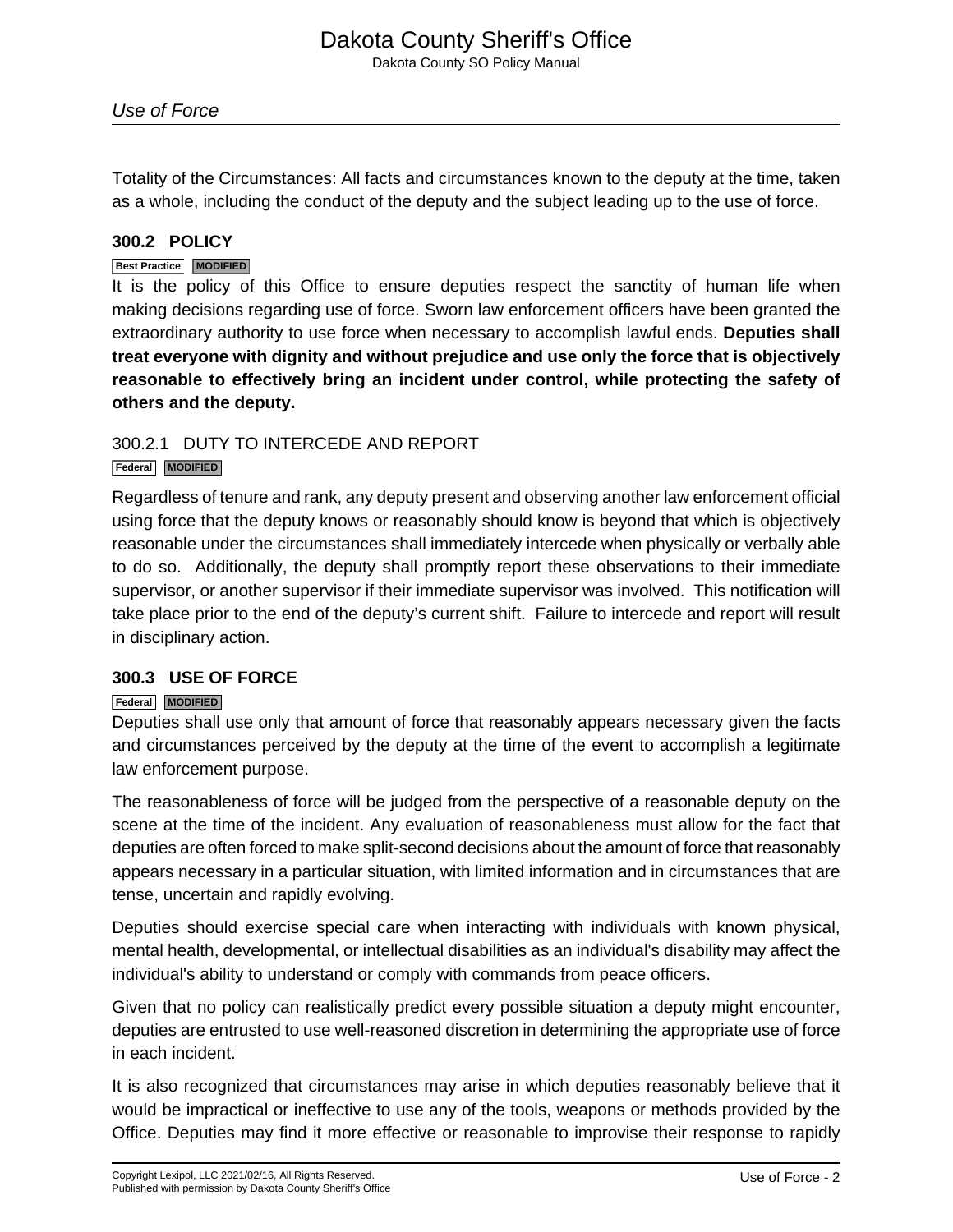unfolding conditions that they are confronting. In such circumstances, the use of any improvised device or method must nonetheless be reasonable and utilized only to the degree that reasonably appears necessary to accomplish a legitimate law enforcement purpose.

While the ultimate objective of every law enforcement encounter is to avoid or minimize injury, nothing in this policy requires a deputy to retreat or be exposed to possible physical injury before applying reasonable force.

# 300.3.1 ALTERNATIVE TACTICS - DE-ESCALATION

## **State MODIFIED**

When circumstances reasonably permit, deputies shall use non-violent strategies and techniques to decrease the intensity of a situation, improve decision-making, improve communication, reduce the need for force, and increase voluntary compliance (e.g., summoning additional resources, formulating a plan, attempting verbal persuasion).

# 300.3.2 USE OF OTHER THAN DEADLY FORCE

## **Federal MODIFIED**

A deputy may use reasonable force (Minn. Stat. § 609.06 and Minn. Stat. § 629.33):

- (a) In effecting a lawful arrest.
- (b) In the execution of a legal process.
- (c) In enforcing an order of the court.
- (d) In executing any other duty imposed by law.
- (e) In preventing the escape, or to retake following the escape, of a person lawfully held on a charge or conviction of a crime.
- (f) In restraining a person with a mental illness or a person with a developmental disability from self-injury or injury to another.
- (g) When used by a public or private institution providing custody or treatment against one lawfully committed to it to compel compliance with reasonable requirements for the control, conduct, or treatment of the committed person
- (h) In self-defense or defense of another.

A deputy who makes or attempts to make an arrest need not retreat or desist from his/her efforts by reason of resistance or threatened resistance of the person being arrested; nor shall such deputy be deemed the aggressor or lose his/her right to self-defense by the use of reasonable force to effect the arrest or to prevent escape or to overcome resistance.

# 300.3.3 FACTORS USED TO DETERMINE THE REASONABLENESS OF FORCE

# **Best Practice MODIFIED**

When determining whether to apply force and evaluating whether a deputy has used reasonable force, a number of factors should be taken into consideration, as time and circumstances permit. These factors include but are not limited to:

(a) Immediacy and severity of the threat to deputies or others.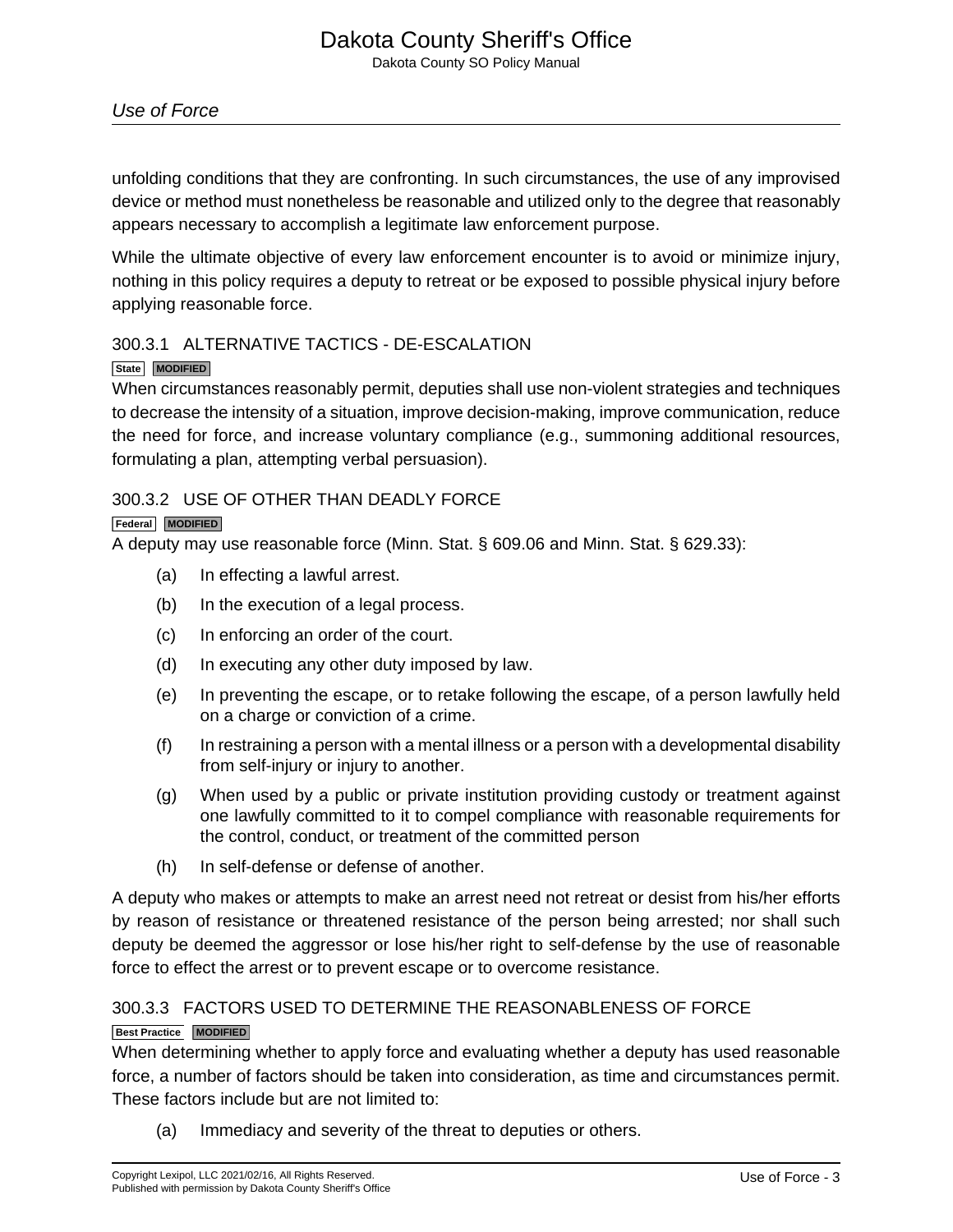- (b) The conduct of the individual being confronted, as reasonably perceived by the deputy at the time.
- (c) Deputy/subject factors (e.g., age, size, relative strength, skill level, injuries sustained, level of exhaustion or fatigue, the number of deputies available vs. subjects).
- (d) The effects of suspected drug or alcohol use.
- (e) The individual's mental state or capacity.
- (f) The individual's ability to understand and comply with deputy commands.
- (g) Proximity of weapons or dangerous improvised devices.

The degree to which the individual has been effectively restrained and his/her ability to resist despite being restrained.

- (a) The availability of other reasonable and feasible options and their possible effectiveness (Minn. Stat. § 626.8452).
- (b) Seriousness of the suspected offense or reason for contact with the individual.
- (c) Training and experience of the deputy.
- (d) Potential for injury to deputies, suspects, and others.
- (e) Whether the individual appears to be resisting, attempting to evade arrest by flight, or is attacking the deputy.
- (f) The risk and reasonably foreseeable consequences of escape.
- (g) The apparent need for immediate control of the individual or a prompt resolution of the situation.
- (h) Whether the conduct of the individual being confronted no longer reasonably appears to pose an imminent threat to the deputy or others.
- (i) Prior contacts with the individual or awareness of any propensity for violence.
- (j) Lighting ( ie: daylight / darkness )
- (k) Any other exigent circumstances.

# 300.3.4 HARD EMPTY HAND TECHNIQUES

#### **Agency Content**

Protracted hand-to-hand combat may be harmful to the public safety, the safety of law enforcement personnel, and the safety of the person being arrested or captured. Accordingly, it shall be deemed reasonable for deputies to use that type and degree of reasonable force necessary to bring a subject whom the deputy intends to arrest or capture quickly under control.

Hard empty hand techniques are those that are designed to distract, displace the balance of, or temporarily incapacitate a subject. Hard empty hand techniques can be applied with empty hands by the use of take-downs, punches, kicks, elbow or knee strikes. When hard empty hand techniques are used, there is the likelihood that the result will be a minimum of bodily harm where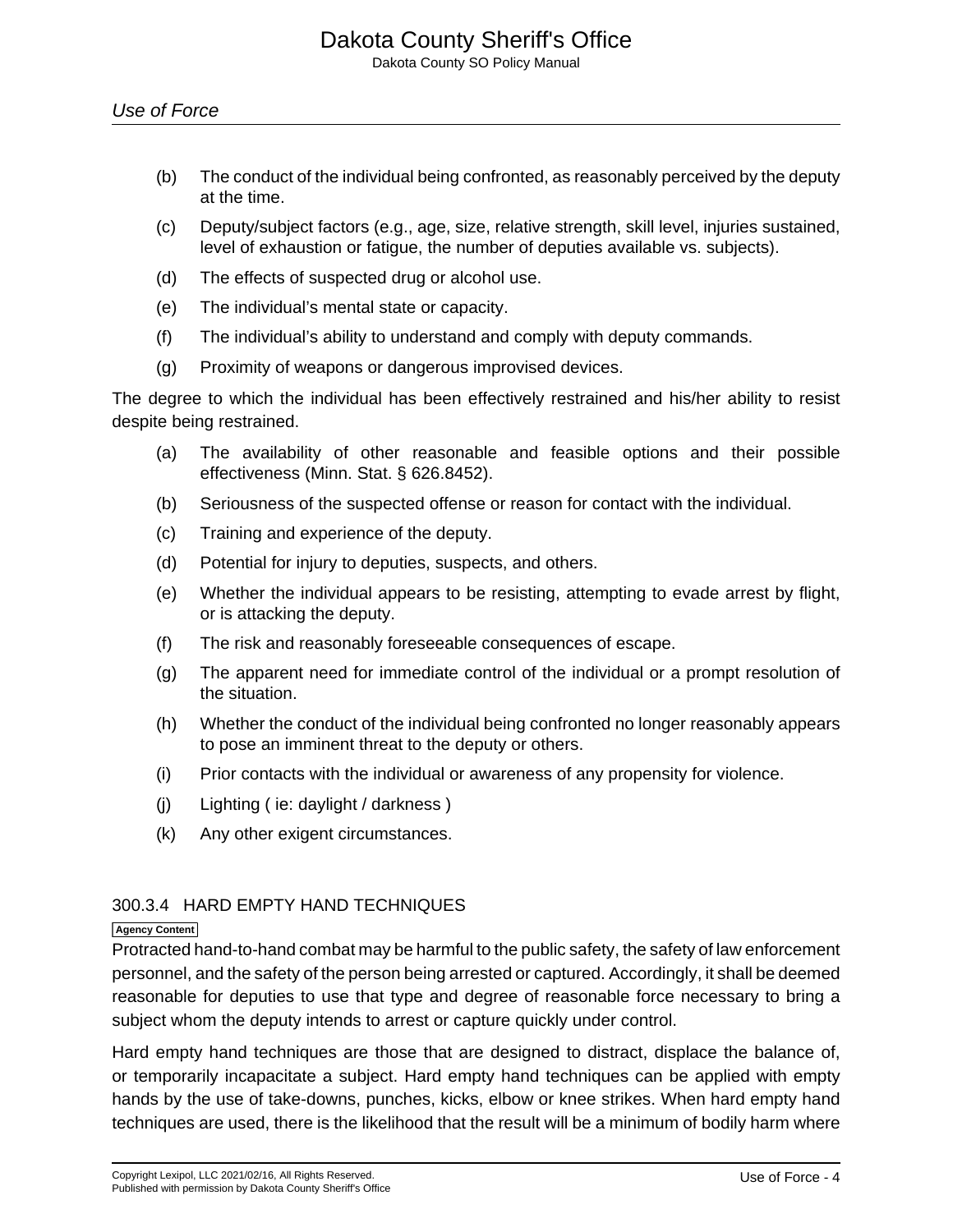there is pain, injury, or impairment of physical condition. Hard empty hand techniques are generally used in response to levels of resistance which could cause harm to the deputy or another. Hard empty hand techniques are generally applied in response to levels of resistance ranging from active aggression to aggravated active aggression

# **300.4 PAIN COMPLIANCE TECHNIQUES**

## **Agency Content**

Pain compliance techniques may be effective in controlling a physically or actively resisting individual. Deputies may only apply those pain compliance techniques for which they have successfully completed office-approved training. Deputies utilizing any pain compliance technique should consider:

- (a) The degree to which the application of the technique may be controlled given the level of resistance.
- (b) Whether the individual can comply with the direction or orders of the deputy.
- (c) Whether the individual has been given sufficient opportunity to comply.

The application of any pain compliance technique shall be discontinued once the deputy determines that compliance has been achieved.

# **300.5 STATE RESTRICTIONS ON THE USE OF OTHER RESTRAINTS**

# **Federal MODIFIED**

Deputies may not use any of the following restraints unless the use of deadly force is authorized (Minn. Stat. § 609.06; Minn. Stat. § 609.066):

- (a) A chokehold. For purposes of this policy, a chokehold only refers to the method of applying sufficient pressure to an individual to make breathing difficult or impossible, and includes but is not limited to any pressure to the neck, throat, or windpipe that may prevent or hinder breathing, or reduce intake of air.
- (b) Tying all of an individual's limbs together behind the person's back to render the person immobile.
- (c) Securing an individual in any way that results in transporting the person face down in a vehicle.

# **300.6 USE OF FORCE TO SEIZE EVIDENCE**

## **Best Practice MODIFIED**

In general, deputies may use reasonable force to lawfully seize evidence and to prevent the destruction of evidence. However, deputies are discouraged from using force solely to prevent a person from swallowing evidence or contraband. In the instance when force is used, deputies should not intentionally use any technique that restricts blood flow to the head, restricts respiration or which creates a reasonable likelihood that blood flow to the head or respiration would be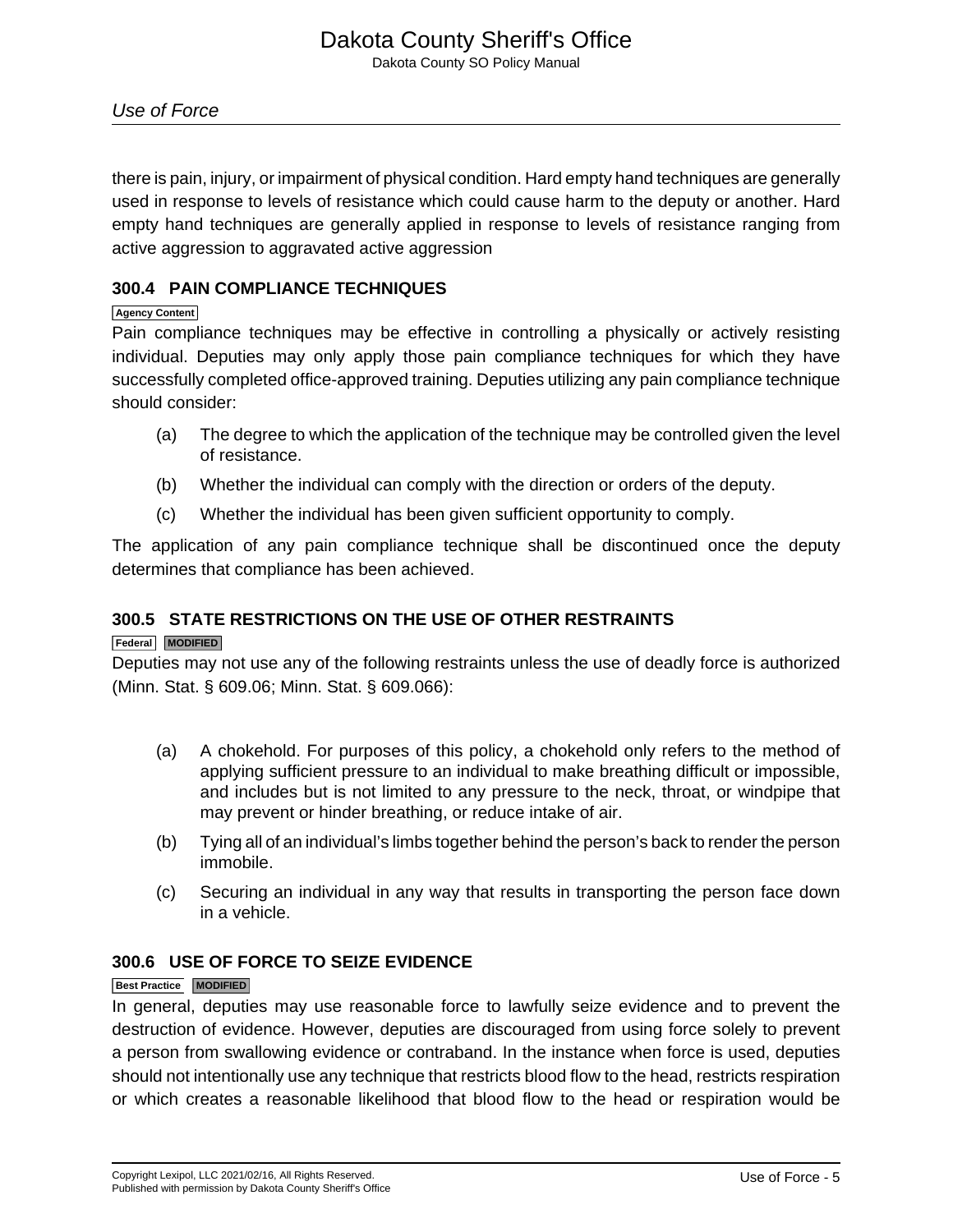restricted. Deputies are encouraged to use techniques and methods taught by the Dakota County Sheriff's Office for this specific purpose.

# **300.7 DEADLY FORCE APPLICATIONS**

**Agency Content**

- 1. A deputy is authorized to use deadly force if an objectively reasonable deputy would believe, based on the totality of the circumstances known to the deputy at the time and without the benefit of hindsight, that such force is necessary. Use of deadly force is justified when one or both of the following apply;
	- (a) To protect the deputy or another from death or great bodily harm, provided that the threat:
		- i. can be articulated with specificity by the deputy;
		- ii. is reasonably likely to occur absent action by the deputy; and
		- iii. must be addressed through the use of deadly force without unreasonable delay; or
	- (b) To effect the arrest or capture, or prevent the escape, of a person whom the deputy knows or has reasonable grounds to believe has committed or attempted to commit a felony and the deputy reasonably believes that the person will cause the death or great bodily harm to another person under the threat criteria in paragraph (a), items (i) to (iii), unless immediately apprehended.
- 2. A deputy shall not use deadly force against a person based on the danger the person poses to self if an objectively reasonable deputy would believe, based on the the totality of the circumstances known to the deputy at the time and without the benefit of hindsight, that the person does not pose a threat of death or great bodily harm to the deputy or to another under the threat criteria in the paragraph (1a), items (i) to (iii).
- 3. Where feasible, the deputy shall identify themselves as a deputy and warn of his or her intent to use deadly force.

# **300.8 SHOOTING AT OR FROM MOVING VEHICLES**

#### **Best Practice MODIFIED**

A deputy should only discharge a firearm at a moving vehicle or its occupants when the deputy reasonably believes there are no other reasonable means available to avert the threat of the vehicle, or if deadly force other than the vehicle is directed at the deputy or others.

Deputies should not shoot at any part of a vehicle in an attempt to disable the vehicle.

# **300.9 REPORTING THE USE OF FORCE**

#### **Best Practice MODIFIED**

Incident reports and the Supplemental Response to Resistance Form will be completed for the following: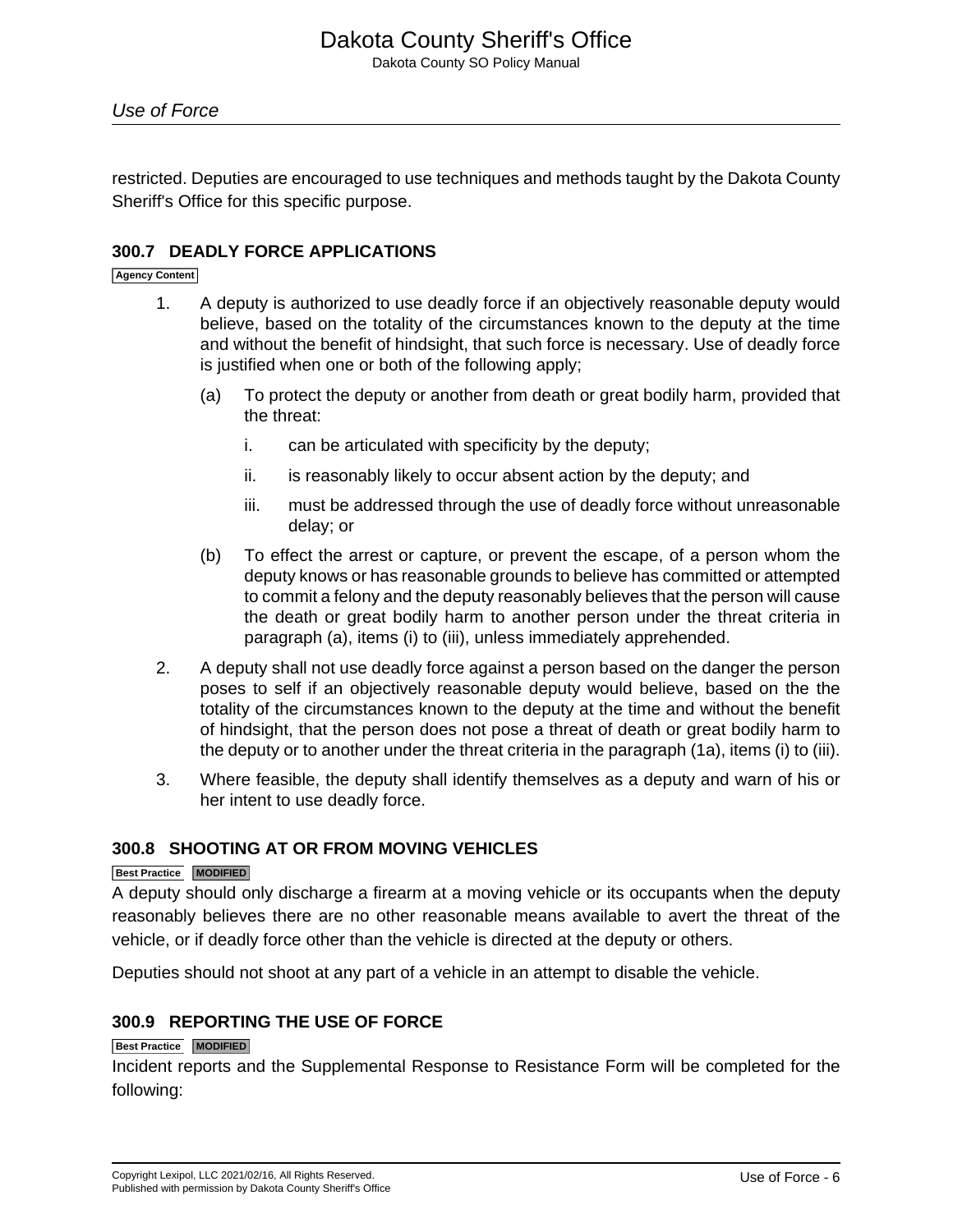• If there is observed, suspected or reported injury and the use of force did not rise above the level of soft empty hand, only an incident report will be completed.

Members of this office shall document promptly, completely and accurately in an appropriate report. The deputy should articulate the factors perceived and why he/she believed the use of force was reasonable under the circumstances. To collect data for purposes of training, resource allocation, analysis and related purposes, the Office may require the completion of additional report forms, as specified in office policy, procedure or law.

# **300.10 NOTIFICATION TO SUPERVISORS**

## **Best Practice MODIFIED**

Supervisory notification shall be made as soon as practical following the application of force in any circumstances.

# **300.11 MEDICAL CONSIDERATION**

#### **Agency Content**

Prior to booking or release, medical assistance shall be obtained for any person who exhibits signs of physical distress, who has sustained visible injury, expresses a complaint of injury or continuing pain, or who was rendered unconscious. Any individual exhibiting signs of physical distress after an encounter should be continuously monitored until he/she can be medically assessed.

Based upon the deputy's initial assessment of the nature and extent of the subject's injuries, medical assistance may consist of examination by fire personnel, paramedics, hospital staff or medical staff at the jail. If any such individual refuses medical attention, such a refusal shall be fully documented in related reports and, whenever practicable, should be witnessed by another deputy and/or medical personnel. If a recording is made of the contact or an interview with the individual, any refusal should be included in the recording, if possible.

The on-scene supervisor, or if not available, the primary handling deputy shall ensure that any person providing medical care or receiving custody of a person following any use of force is informed that the person was subjected to force. This notification shall include a description of the force used and any other circumstances the deputy reasonably believes would be potential safety or medical risks to the subject (e.g., prolonged struggle, extreme agitation, impaired respiration).

Persons who exhibit extreme agitation, violent irrational behavior accompanied by profuse sweating, extraordinary strength beyond their physical characteristics and imperviousness to pain (sometimes called "excited delirium"), or who require a protracted physical encounter with multiple deputies to be brought under control, may be at an increased risk of sudden death. Calls involving these persons should be considered medical emergencies. Deputies who reasonably suspect a medical emergency should request medical assistance as soon as practicable and have medical personnel stage away if appropriate.

# **300.12 STATE REPORTING REQUIREMENTS**

**Agency Content**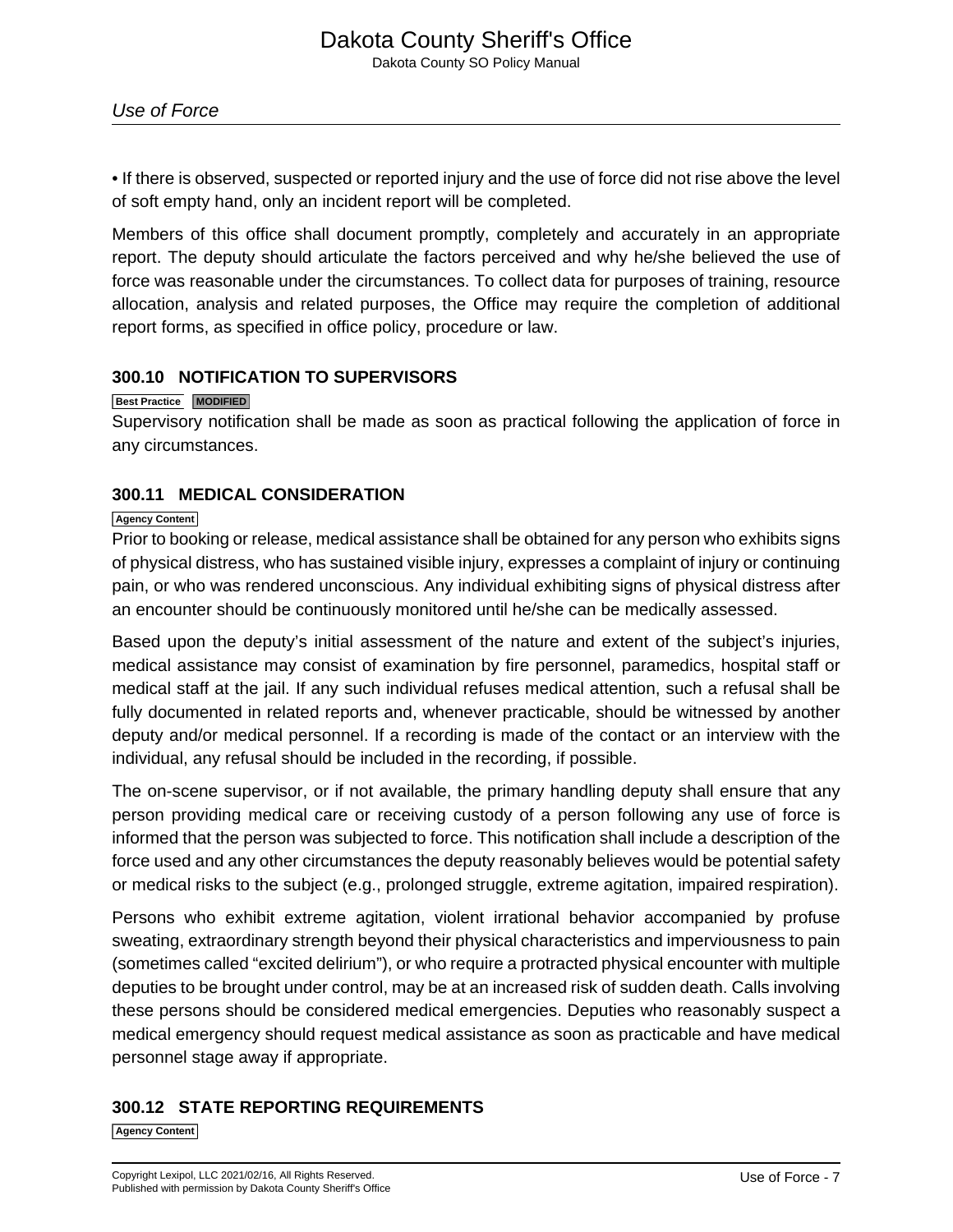The Sheriff or designee shall provide for:

- (a) The filing of a report with the Bureau of Criminal Apprehension (BCA) on a monthly basis and in the form required by BCA (Minn. Stat. § 626.5534).
- (b) The collection and submission of data as required by Minn. Stat. § 626.8457 and consistent with the use of force reporting requirements as determined by POST (Minn. Stat. § 626.8457).

## **300.13 SUPERVISOR RESPONSIBILITY**

#### **Agency Content**

When a supervisor is able to respond to an incident in which there has been a reported application of force, the supervisor is expected to:

(a) Obtain the basic facts from the involved deputies. Absent an allegation of misconduct or excessive force, this will be considered a routine contact in the normal course of duties.

(b) Ensure that any injured parties are examined and treated.

(c) Ensure that recorded statements from the suspect and witnesses are obtained. The fact that a recorded interview was conducted should be documented in a report and the recording should be retained until all potential for civil litigation has expired.

(d) Once any initial medical assessment has been completed or first aid has been rendered, ensure that photographs have been taken of any areas involving visible injury or complaint of pain, as well as overall photographs of uninjured areas. These photographs should be retained until all potential for civil litigation has expired.

(e) Ensure that deputies identify any witnesses not already included in related reports.

(f) Review and approve all related reports.

(g) Determine if there is any indication that the subject may pursue civil litigation.

1. If there is an indication of potential civil litigation, the supervisor should complete and route a notification of a potential claim through the appropriate channels.

(h) Evaluate the circumstances surrounding the incident and initiate an administrative investigation if there is a question of policy non-compliance or if for any reason further investigation may be appropriate.

In the event that a supervisor is unable to respond to the scene of an incident involving the reported application of force, the supervisor is still expected to complete as many of the above items as circumstances permit.

## **300.14 TRAINING**

**Agency Content**